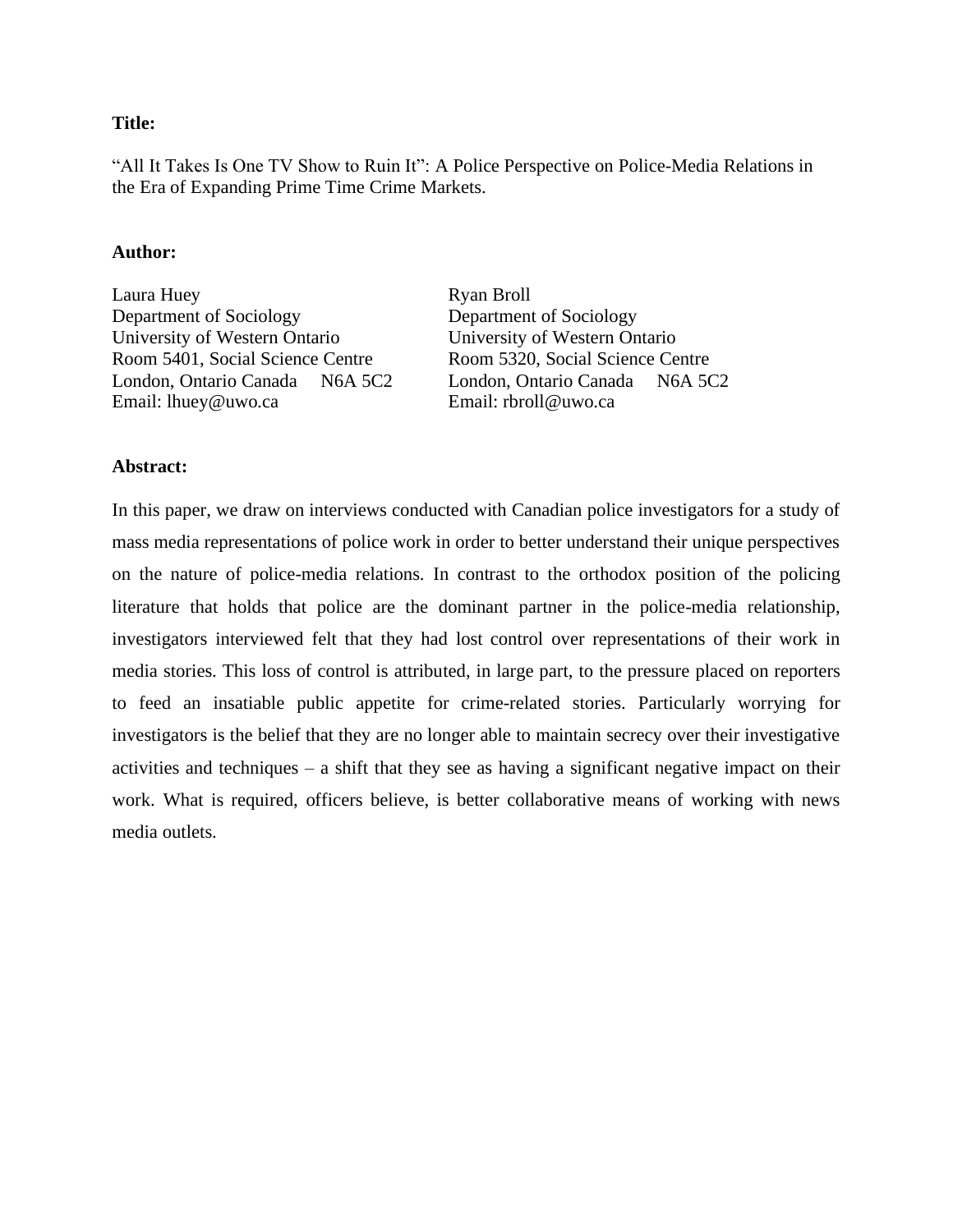## **Introduction**

In the latter half of the twentieth century, media representations of policing have become increasingly commonplace. These representations, which take the form of news accounts, fiction, and a variety of entertainment-documentary hybrid programs, have become a central feature of police organizational struggles for legitimacy (Reiner 2003). Perhaps not surprisingly, given both the importance and frequency of their representation by various forms of media, the police have become quite sensitive about their public image (ibid; author cite). As Reiner explains, negative stories about police deviance are, not surprisingly, viewed with consternation. However, positive representations of policing also raise concerns, primarily that public expectations about their "crime fighting wizardry or superhuman patience, tact, and integrity" will increase (Reiner 2003: 267; see also author cite 2010).

In this paper, we draw on interviews conducted with police investigators for a study of mass media representations of police work in order to explore their unique perspectives on the nature of police-media relations. These investigators' experiences dealing with media outlets and/or seeing their work represented in print and television media stories lead many of those we studied to conclude that the public's insatiable appetite for crime-related stories has fundamentally altered the nature of police-media relations. With a twenty-four hour news media increasingly driven to satisfy that appetite, police investigators feel that police organizations are no longer in control of their organization's public image. Of particular concern for the majority of those interviewed, they also feel that police are no longer able to maintain secrecy over their investigative activities and techniques  $-$  a shift that they see as having a significant negative impact on their work.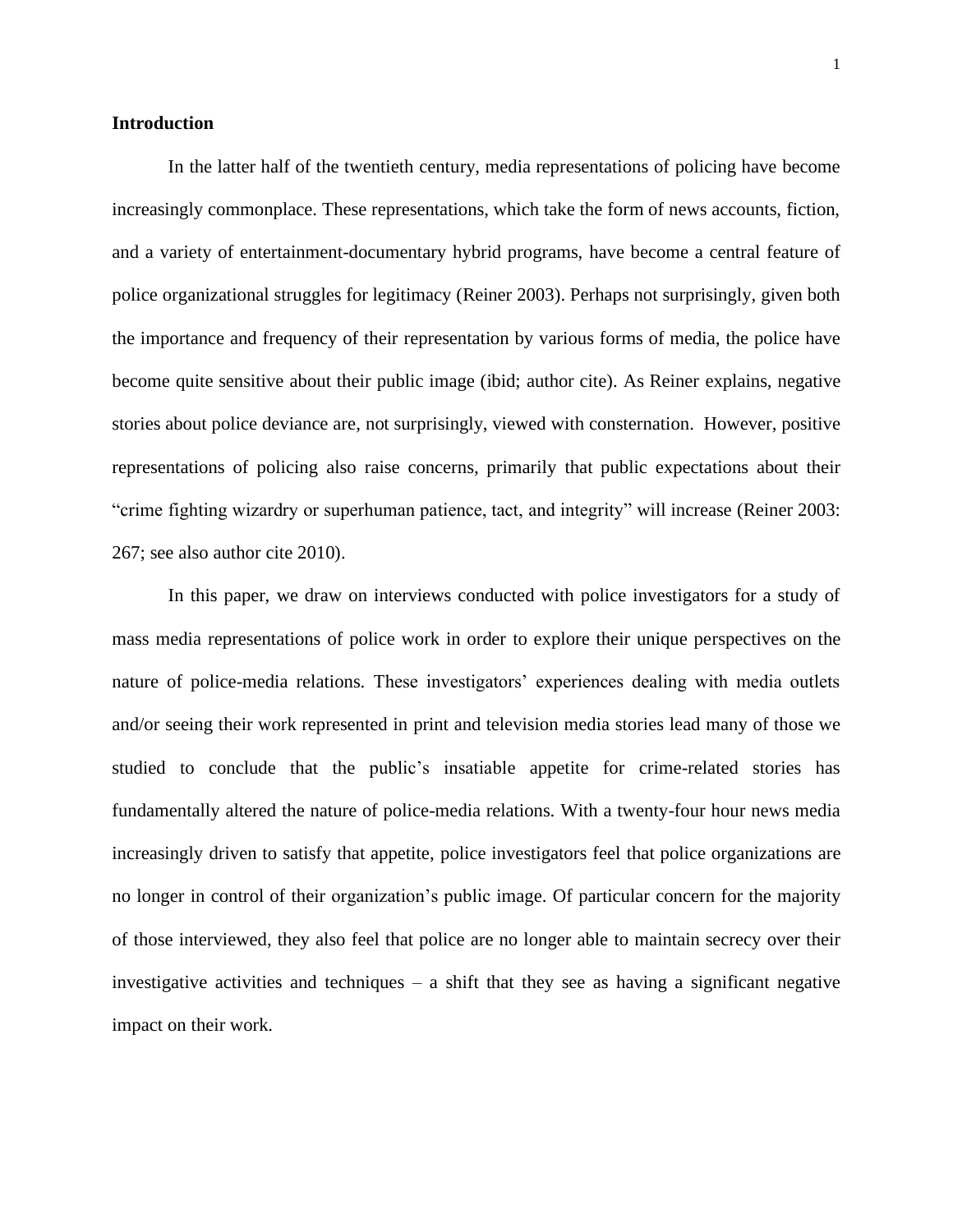In order to explore police perceptions concerning the nature of police-media relations in this era of expanding crime-related news coverage, we begin by examining the relevant literature on this relationship. The discussion then moves to an explanation of the methods used to acquire the data presented here and the techniques employed to analyze that data. We then examine police interviewee thoughts on their representation with news stories and, from there, to their concerns over the content of media messages about policing and the extent to which sensitive police information can be become public property. We then employ the example of a "Mr. Big" operation, the details of which were publicly broadcast, to illustrate the organizational stresses that police feel can exist as a result of an ever-increasing public appetite for detailed policing stories. The discussion then shifts to what police have to say about how their organizations attempt to control how they are portrayed in news stories. Following this section, we turn to an analysis of the ways in which the police feel that they can and should work more effectively and cooperatively with news outlets in order to increase control over their representation in news stories. The paper concludes with some final considerations on future research avenues.

## **The Complexity of Police-Media Relations**

A considerable body of literature exists on the relationship between the police and the media, and the news management and public relations aspects of media management within police organizations (Chibnall 1977; 1979; Hall et al. 1978; Ericson et al. 1989; 1991; Schlesinger and Tumber 1994). Although the literature focuses on diverse aspects of the relationship, a number of key themes emerge which present what might be described as the orthodox view of the police-media relationship. To summarise this orthodoxy, scholars suggest that mass media images of policing are important, as they are a source of information on the police and on the whole have helped to legitimate police work. Conversely, the media also play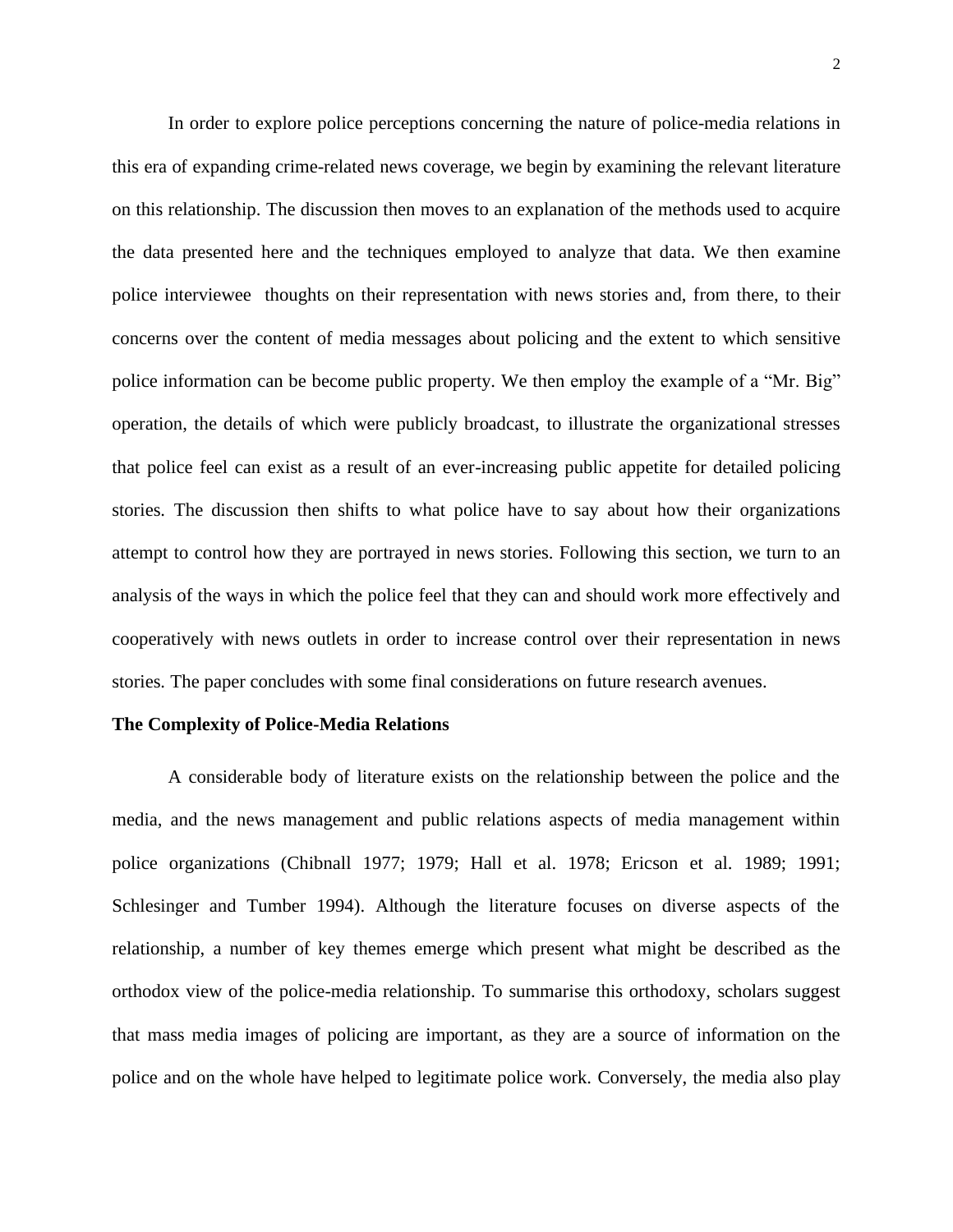an important 'watch-dog' role, acting on behalf of the general public to discover instances of police impropriety and miscarriages of justice. As a result of the latter, the police have generally been suspicious of their treatment by the media, despite the fact that content analysis studies have repudiated the basis of such suspicions (Crandon 1990; Chermack 1994). Regardless, this suspicion, which is often mutual, has contributed to a relationship between the police and the media which has been likened to a stormy marriage (Mawby 1999: 266). Within this stormy relationship, the police are frequently portrayed as the dominant partner. Indeed, within studies of police-media relations the police are generally depicted as 'gatekeepers' to information sought by the media, gatekeepers who often recognize and exploit the media's need for exciting crime stories (Chibnall 1977; Hall et al. 1978; Ericson et al. 1989).

In describing police gatekeeping practices, researchers note that police agencies frequently withhold information from reporters (Ericson 1995). In fact, many police organizations have specific policies that require the exclusion of particular elements from discussions with the media. Most frequently, this includes denying information about victimization, although in the past it was also generally understood that matters of police deployment and detection, police budgets, and internal priorities are not matters for the public record (Ericson et al. 1989). The most oft cited justification for such high levels of secrecy concerning police matters is that disclosures could jeopardize investigations and adversely influence the production and value of evidence. Another reason advanced by police agencies for secrecy over investigations is to maintain the privacy of civilians involved in a particular incident: victims, those considered vulnerable (e.g., youth), and those involved in sensitive matters (e.g., sexual offences) (Ericson et al. 1989). A less commonly discussed, but equally important, motive for withholding information from the media relates more directly to police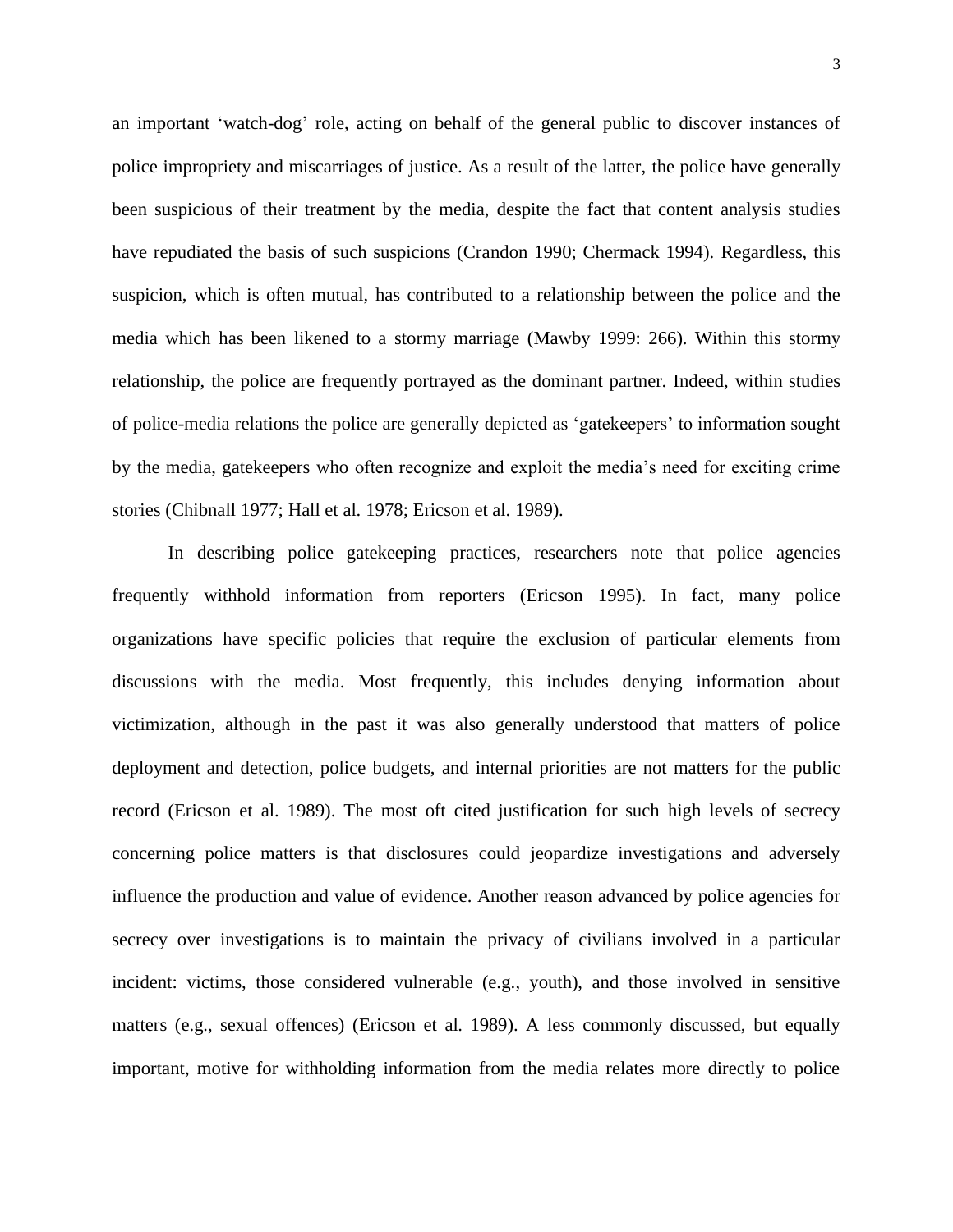operations. As Ericson et al. (1989: 128) explain, "secrecy regarding police operational matters was [also] formulated in terms of not giving the criminal element information that would be to their benefit", such as specific investigative tactics that led to an arrest. Indeed, it is believed that any advantages associated with displaying one's investigative skills to the public would be overshadowed by the intelligence gained by potential criminals (ibid).

Nonetheless, in some instances the police will actively disclose knowledge of potential benefit to their operations and image (Ericson et al. 1989; Manning 2003). For example, they regularly seek out publicity related to specific law-enforcement crackdowns (e.g., drugs, gangs) based on the assumption that such publicity may have both a general deterrent effect and increase levels of public support (Ericson et al. 1989). Further, the police often attempt to increase citizen consciousness about crime through major-occurrence news releases (ibid) and to solicit the public's help when investigating high profile cases (Innes 2003). In such instances, however, if the police are unable to quickly solve the case the media attention they sought may backfire, and members of the media and the public may begin to question their competence (ibid). Yet another consideration is that involving the media in a case sometimes contributes to the high profile of a case, thus presenting an opportunity for an agency to secure additional funding and/or resources (Innes 2003). Given the increasing importance of publicity as an element of the police mandate (Ericson et al. 1989), in recent years some degree of cooperation with the news media has come to be seen as core components of police work and, as noted, has been included in many official policies (ibid).

Returning briefly to the orthodox view discussed above – which suggests that the police hold a position of dominance in their relations with media – a growing body of literature suggests that a reappraisal of this perspective is required (Innes 2003; Mawby 1999). This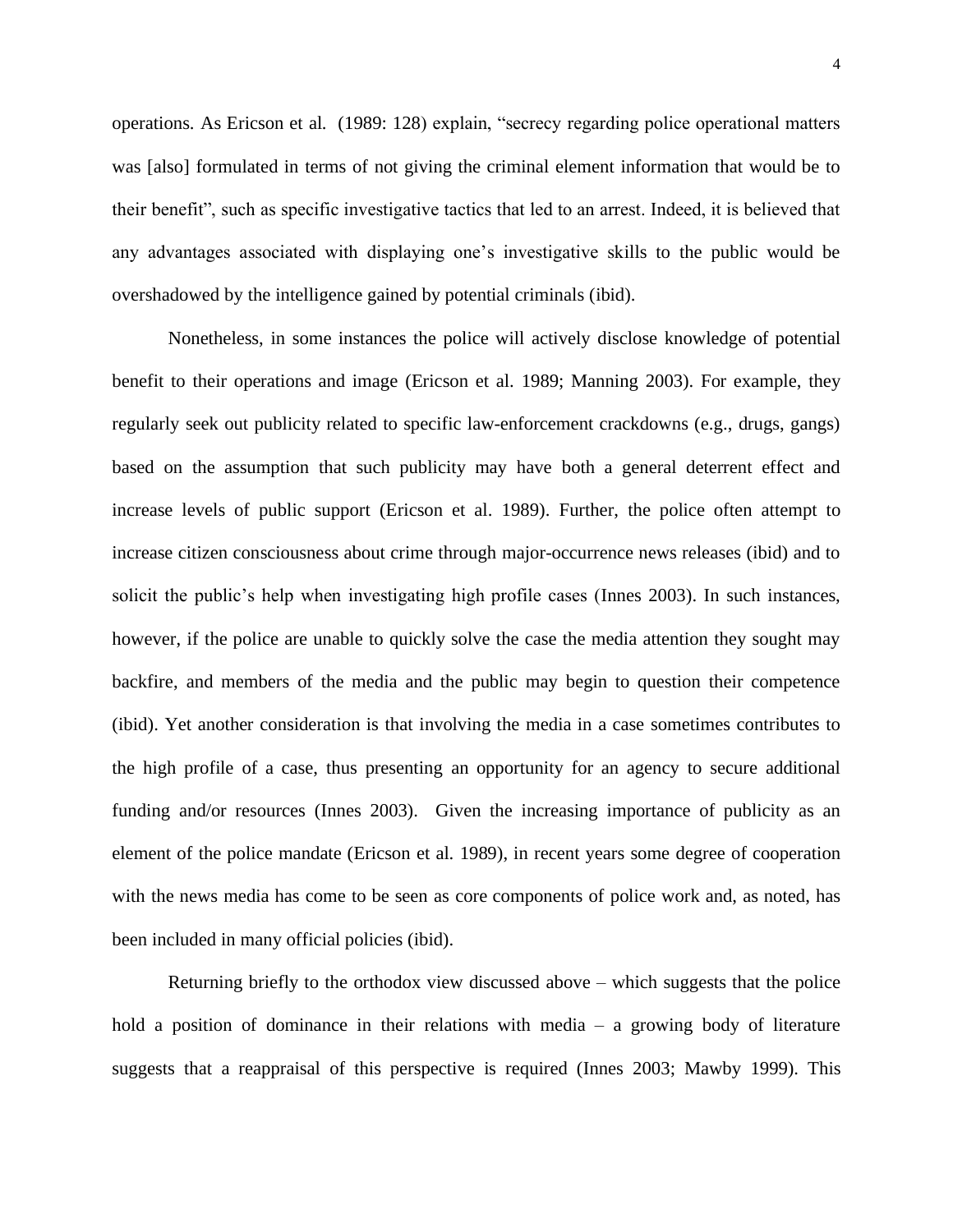reappraisal is required because police-media relations have grown increasingly complex, as have the institutions individually, making it ever more difficult for the police to manage the media (Mawby 1999). For example, the number of media outlets has expanded exponentially over the past few decades as we have entered an era of 24/7 news broadcasts, which has placed significantly more pressure on members of the media to develop stories. In turn, increased pressure is placed on the police to meet this growing demand (ibid). Thus, the days of an inner circle of reporters who are sympathetic to the police getting the scoop from friendly police officers in smoke filled bars are long gone (Ericson et al. 1989; Mawby 1999). A mutual understanding – wherein the police supplied information and the press portrayed the police favourably – has also long since disappeared, as both sides face increasing and often conflicting sets of institutional demands (Ericson et al. 1989). It is the effects of these pressures on police investigators' views of their treatment by mass media outlets that is the substantive focus of the present study.

### **Method of Inquiry**

This paper is informed by data drawn from in-depth qualitative interviews conducted with thirty-one Canadian police investigators for a study of the relationship of mass media production and police investigational work. The core concerns of this study were: 1) to determine to what extent media portrayals of police investigative work cohere with actual police roles and functions, and; 2) whether police investigators perceive media products as having an influence on public expectations in relation to their investigative role and work duties. The interview guide constructed in advance of entering the field contained a series of question related to the above research questions. It also included a series of questions related more generally to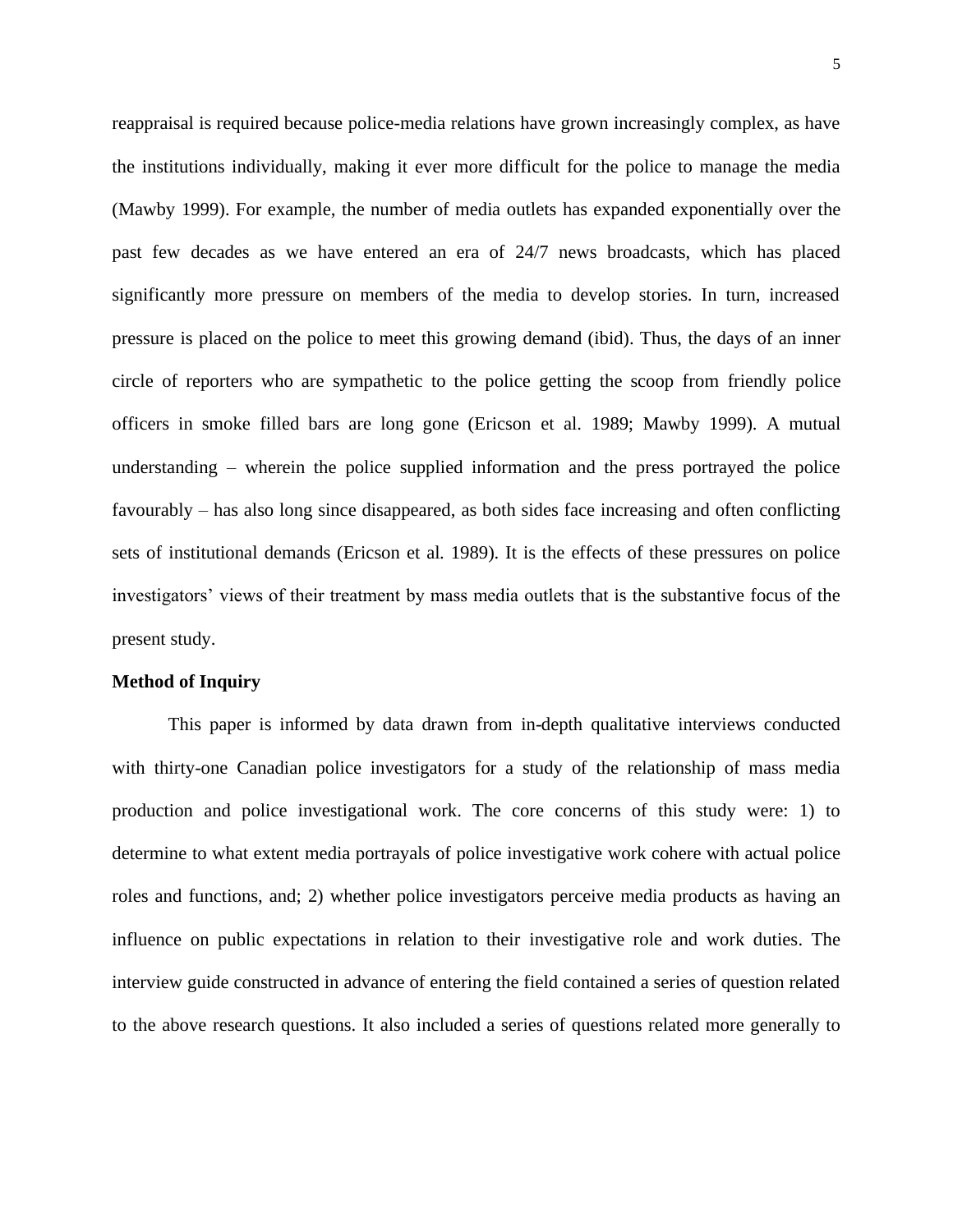the relationship between mass media outlets and police organizations. Among questions posed to interviewees were variations of the following:

1) in what ways do police investigators and the organizations they work for attempt to control the representation of their work in media outlets?

2) how successful do they feel police are in controlling crime-related media messages?

3) what are the strengths and limitations of the strategies they employ to control the release of information to the media?

4) what are the perceived effects of media reporting on their work?

In order to answer these and other questions posed, approval to conduct interviews with police personnel was sought from municipal, regional and/or provincial police units from two Canadian provinces: British Columbia and Ontario. Seven police units representing two major Canadian cities and several medium sized communities agreed to participate. Once this approval was secured, one of the authors conducted semi-structured interviews with police investigators from the following investigational units: homicide, major crimes, sexual assault, property crimes and forensic identification. Interviews typically ranged from one to two hours, with an average interview length of one and a half hours. Each interview was digitally recorded.

# **Table 1:**

| Interviewee category                    |    |
|-----------------------------------------|----|
| <b>Police Investigators:</b>            |    |
|                                         |    |
| Major Crimes Investigator               |    |
| Homicide Investigator                   | 9  |
| Sex Crimes Investigator                 | 3  |
| <b>Property Crimes Investigator</b>     |    |
| <b>Forensic Identification Officers</b> | 11 |
|                                         |    |
| Total                                   | 3  |

To analyze the data collected, interview tapes were transcribed and then subjected to a two-stage coding process. In the first stage, open coding was used – that is, data was analyzed thematically, with particular attention paid to how emergent themes addressed the research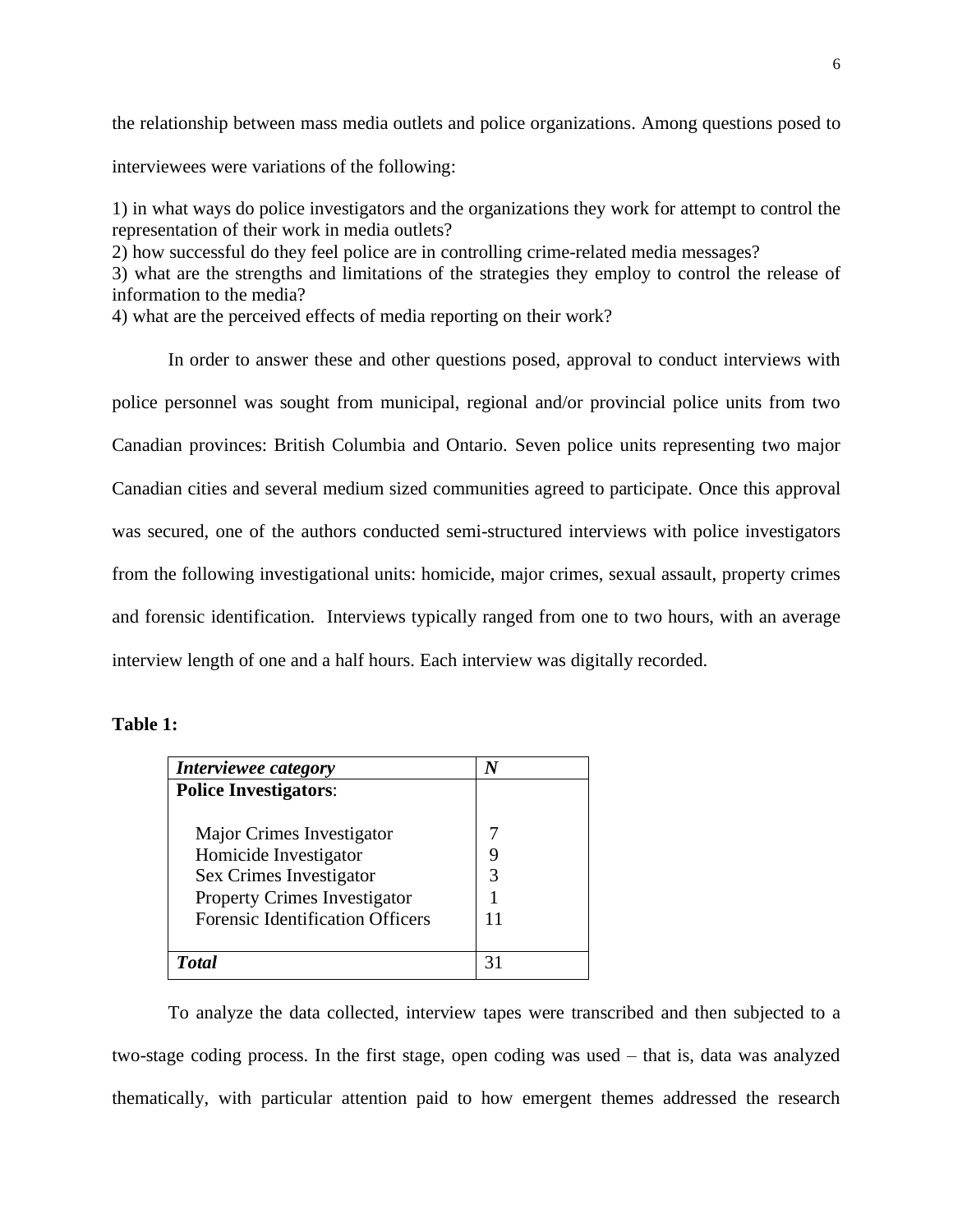questions posed. To assist in the development of a list of appropriate notes were taken of potential themes during the interview process, with special attention paid to interviewees' choice of words in response to questions posed. In the second stage, focused coding was employed: transcripts were printed and then manually coded through line by line readings. To ensure reliability, as well as to identify emergent sub-themes, transcripts were re-read and independently re-coded.

## **How Police See Their Representation in the Media**

A recurring theme in interviews with police investigators was the desire to see police organizations exercise greater control over what information is released to the media and how this information is released. In large part, their views were borne from anger and/or dismay over what they saw as frequently erroneous depictions of themselves, their work or the operation of their organization within media accounts. Indeed, one of the most frequently cited reasons for the development of these feelings was that news stories are often based on bits and pieces of "evidence"; many officers felt that the media rarely presents the whole story. A Homicide Investigator explains in relation to investigative programs such as *W5* in Canada and *60 Minutes* in the United States, "They never have all the information. They go on with bits and pieces." Confounding this problem, he added, "First and foremost, [the media usually present] a negative twist to the police investigation." A Forensics Investigator echoes these sentiments: "I've been to scenes and known the facts of what's going on and gone home and the news is completely off. They're broadcasting this stuff to be real and true and people are believing it." A couple of respondents also believed that business interests may dictate which news stories are published or broadcast. For example, the Property Crimes Investigator interviewed – a self-proclaimed news junkie – explained that the media "form their opinions, their views, their values on what they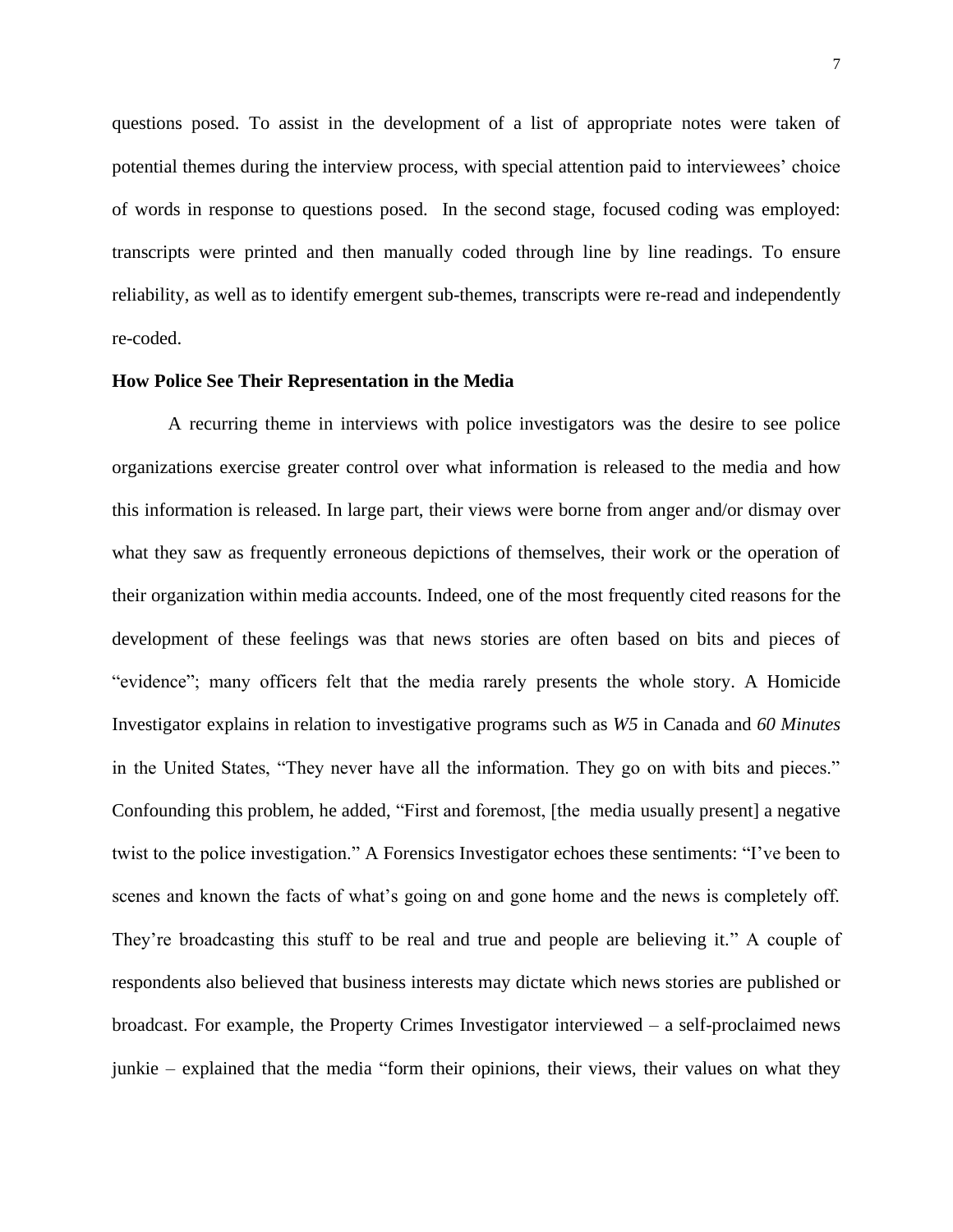8

want to do and sell it to make money. You know, the media will say what they want to say ... Sexy, flashy, glamorous – that's what they want. High impact stories!"

Of greater concern to interviewees, however, are those instances when they do cooperate with the media, only to find that they have been misquoted or misrepresented in the resulting news story. Respondents frequently noted this as being an especially egregious problem that significantly and negatively influences their relationships with members of the media. A Major Crimes Investigator, for example, stated, "I've never seen media stories – including of my own testimony – that were ever accurate." A Homicide Investigator similarly noted, "I've been in court and given evidence and I've read the paper the next day and they've described me in court and what I said, and I've sat back and thought, 'That's not the same court case I was in.'" A Major Crimes Investigator stated: "I have had instances where I was interviewed for five minutes and they take two excerpts from different segments and put them together and it's not at all the way it was said."

As a response, some interviewees stated that they no longer follow the news media. Others explained that they and their fellow officers read or watch the news, but joke about what the "real story is." As one police officer stated, few police investigators treat the news as gospel. Still others noted that misrepresentations of their work in media stories often draw unfair criticism from both media and the general public. Given the extent to which interviewees reported instances of misrepresentation in the media, it is perhaps not surprising that the majority of interviewees held particularly strong opinions regarding news outlets' portrayal of their work. For instance, several reported feeling disrespected by the media, believing that they are only portrayed as "knuckle-dragging donut-eaters." A Homicide Investigator succinctly conveyed this position by noting, "I actually can't remember ever reading an article where they talked about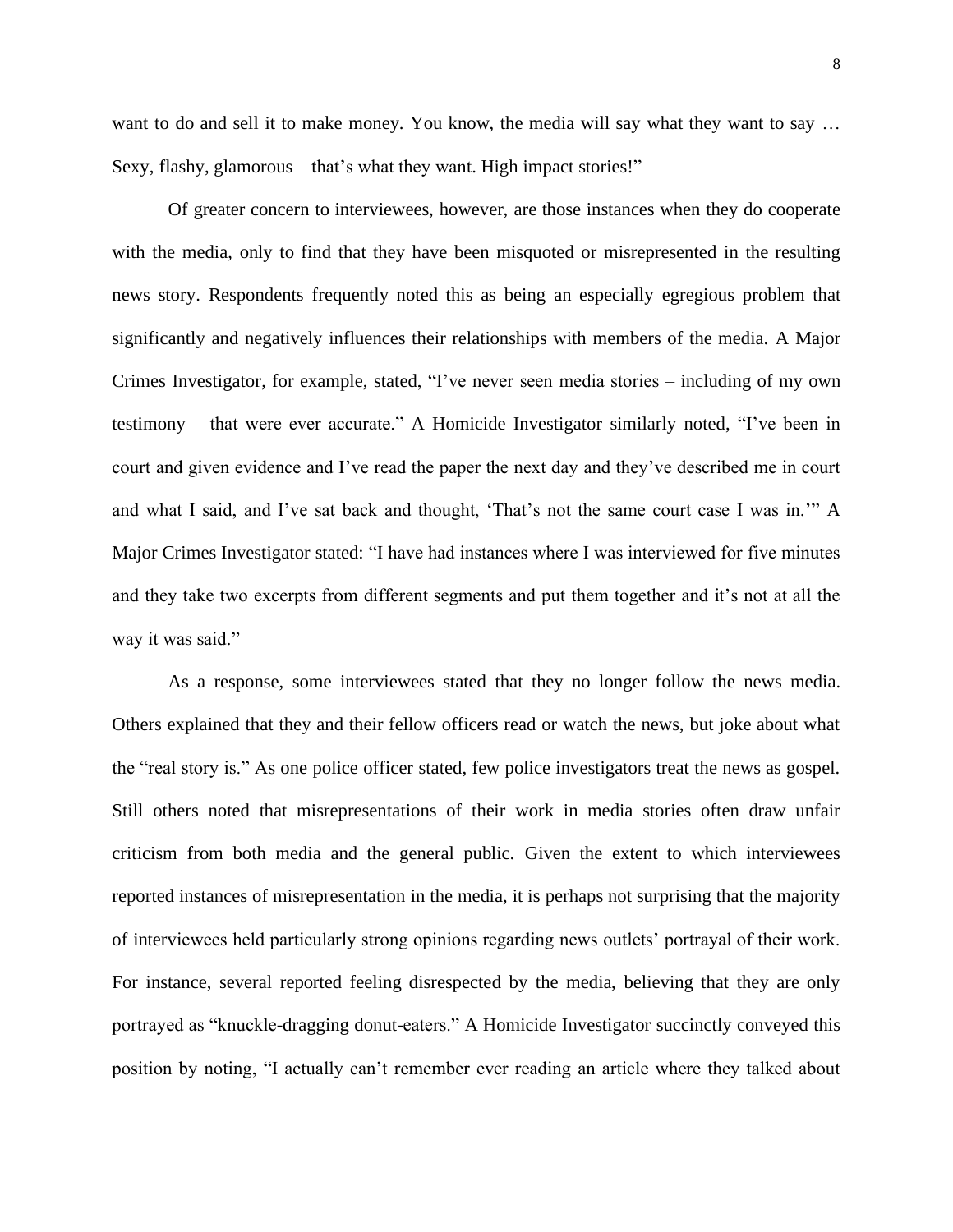how nice an investigator was or how professional they were or how dedicated they were." A Homicide Investigator from another organization concurs: "Just look at the newspaper. Either we're heroes and brilliant or we're complete idiots, and there's very little in between."

While some officers were clearly resentful about negative portrayals and what was often perceived to be unfair criticism, others viewed it as simply a part of the job. Indeed, one officer stated that he "learned to let it be like water of a duck's back." Those who echoed this latter perspective stated that regardless of their representation in the media, they still have a job to do and cannot let media stories affect their work. This point is represented within the following quotation from an interview with a Homicide Investigator:

No matter what the police do, there's a voice saying 'You shouldn't have done that,' or 'You should have done that.' Do I think it plays a role in or impacts our job? I don't think it does because no matter what they show on TV, or no matter what they portray the police as, the day-to-day policeman has a job to do and there are only certain ways you can do it.

Of particular concern for several interviewees is the speed at which members of the media are forced to operate. Clearly, the police and the media have competing demands: while the media timeframe relates to print and on-air deadlines, the police timeframe relates to the gathering of evidence that will lead to a conviction in court. Consequently, as a Major Crimes Investigator commented, members of the media generally do not "like the pace that we go at in order to get the evidence that will stick in court." The quicker pace at which members of the media must work to meet deadlines, often raises concerns that the media will compromise an investigation. The same investigator also noted observing instances when members of the media approached key witnesses for stories. One of the authors observed the effects of this dynamic while conducting interviews for this study in a homicide unit. During this time, a high profile case involving the murder of a young professional woman was a major media event. To generate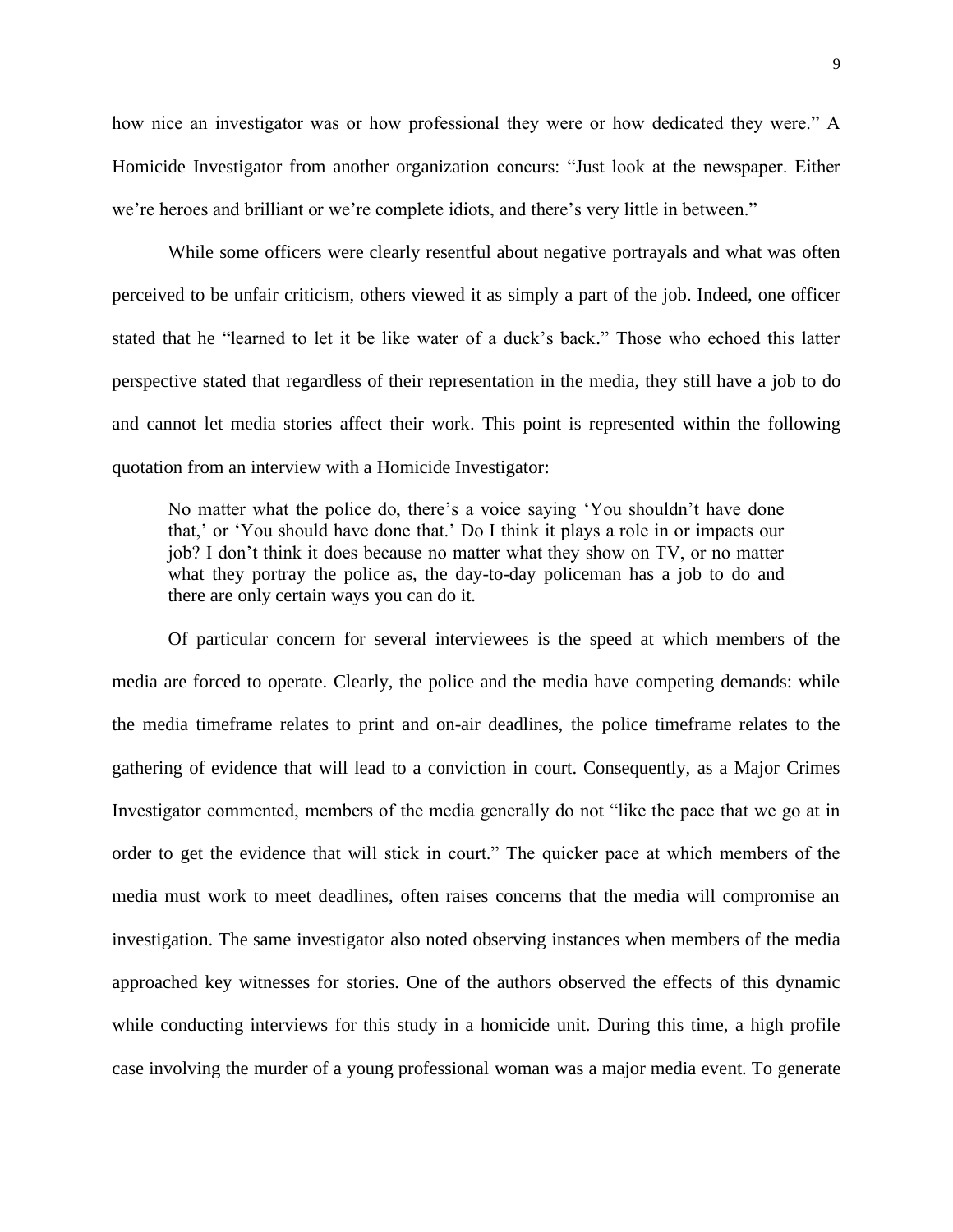newsworthy information and comments to fill out their stories, reporters were interviewing the woman's family, friends and neighbors. Several of the resulting stories featured headlines suggesting that police had identified the woman's husband as their prime suspect and that an arrest would be imminent. While decrying the fact that reporters were 'trampling on their investigation', knocking on doors to talk to potential police witnesses, the head of the homicide unit told the author in a somewhat aggrieved tone, "the media says that the husband's our suspect, and *I* don't even know if he's our suspect."

#### **Too Much Information is Getting Out**

A common theme to emerge in interviews was that media outlets – drawing on information gleaned through 'trampling an investigation' – release too much information to the public that police would like withheld. In fact, all those interviewed were of the view that too much information is being released about policing and investigative tactics, and that these disclosures are problematic for police.

The most frequently cited reason for withholding information from the public was to maintain the integrity of the investigation. Respondents indicated concern that making certain facts public may jeopardize the investigation in both the short-term (e.g., gathering evidence, interviewing witnesses) and the long-term (e.g., if the case goes to trial, possible parole hearings in the future). As the Property Crimes Investigator explained, the media does not

realize that at, the end of the day, you're really hurting not only the investigation but you're probably hurting thousands or hundreds more because there's a certain technique that the police have used for many years that has worked, that has been proven credible, but now you're all of a sudden making the decision to now let the public know exactly what's going on. You know, the police will have to come up with something new.

In relation to questions about the types of information that, when released, can be harmful to an investigation, several interviewees expressed concerns that photo line-ups can be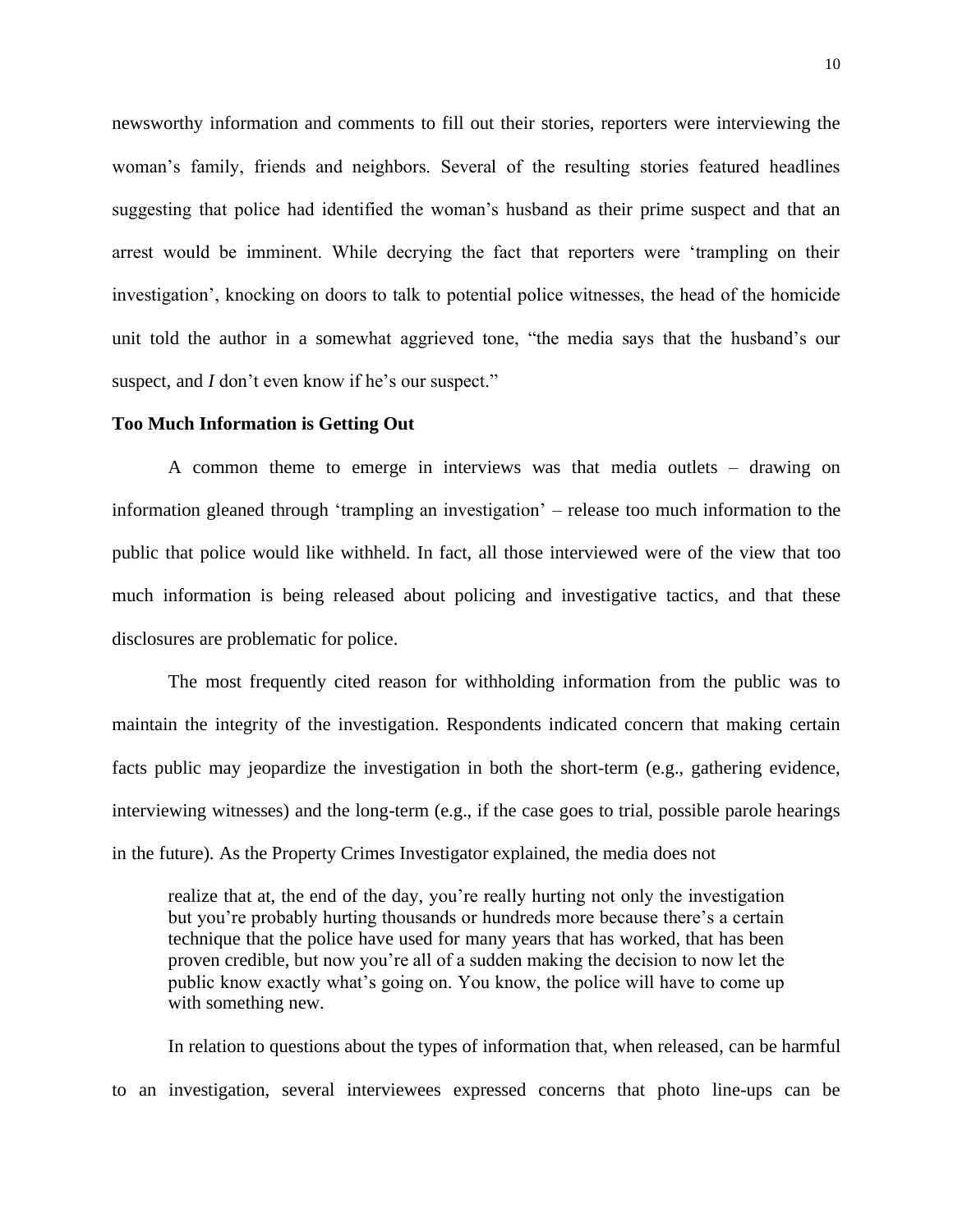compromised as a result of the publicizing of suspects in news stories. As a Homicide Investigator explained, the media "shows photographs of the suspect, which means that we can no longer run photo line-ups with our witnesses because they've already seen the person on television." A Homicide Investigator from another police department recounted an example from a recent case he worked on:

A: One girlfriend phones the suspect and says, 'You wouldn't believe what I just saw on TV. I don't think you and your friends are who they say they are.' And that's where that type of information is being published in the media, that's where it's going – it's reaching these targets that we're working on.

Q: And that becomes quite problematic.

A: Yes, and expensive for us as we invest all this time and effort into these techniques and all it takes is one TV show to ruin it.

Of particular concern to interviewees was the fact that an infinite number of investigative techniques are not available, and that investigations might suffer as a result of too much information about police trade craft being leaked to the public. When asked for an example of a media story that depicted the extent to which police investigators felt they had lost the ability to control the type and/or amount of information released by media outlets, interviewees had several instances to draw from. The examples provided ranged from news stories about police deaths in custody, to a high profile pepper spray incident, to a media broadcast of the details of a police undercover operation. Of these, in this section we want to specifically look at the latter: the Mr. Big Case<sup>1</sup>.

In 2007, an American broadcaster released a prime time 'true crime' news show on the subject of a Canadian police investigation into a high profile murder case. Within the hour long

<sup>&</sup>lt;sup>1</sup> In order to protect the identities of those who participated in this study, we are deliberately choosing to leave out some of the identifying details of this case, as well as similarly identifying information concerning the subsequent broadcast of this case on a major American news network.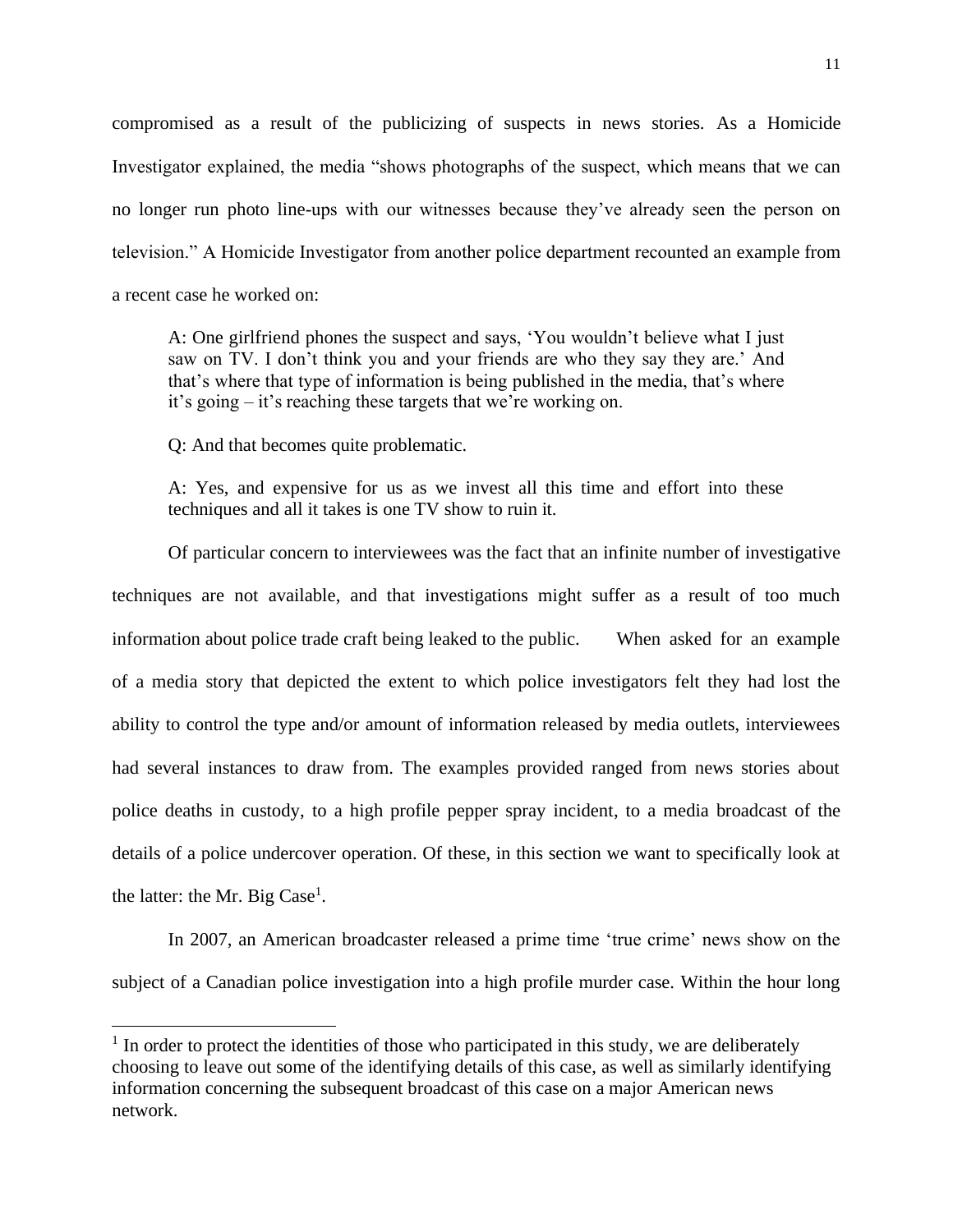program, detailed information was provided with respect to how the police lured the suspects into confessing through the use of an undercover agent – a classic police set-up known as a 'Mr. Big' operation.

One of the authors interviewed a police investigator who had worked on the case and was significantly upset about the level of information that the broadcaster had been able to secure – through a court-ordered subpoena of files related to the case – and subsequently made public. When asked about the source of his unhappiness, he stated that the release of information concerning police operational techniques, such as Mr. Big, "compromises the technique. That technique solves an awful lot of murders. More than any forensic case ever will!" An investigator in another department with knowledge of both the case and the television program noted of the broadcast, "They put a lot of detail on the scene, a lot of detail on the investigation and I think worst, a lot of detail on the undercover technique." Similarly another colleague stated, "It pretty much gave up the whole Mr. Big scenario and how it worked." A Major Crimes Investigator in another unit opined about the television program, "that should not have been released, that's a technique – a trade craft, you could say – a police trade craft that should not be disclosed to the public." The head of an investigative unit, also with knowledge of the case, was asked whether he was surprised by the amount of detailed information that was made public. His reply:

I wouldn't say stunned. Probably, of course, because I knew that was coming. It had been delayed from an earlier time. If it had been broadcast at that earlier date, there would have been more of a shock value to investigators, although there certainly was shock value to people in the investigative field that that would come out. But [information about police techniques are] coming out more and more and more in the papers.

One of the concerns frequently raised by media outlets in defense of releasing information about police activities is that such information can be of important public interest pertaining to issues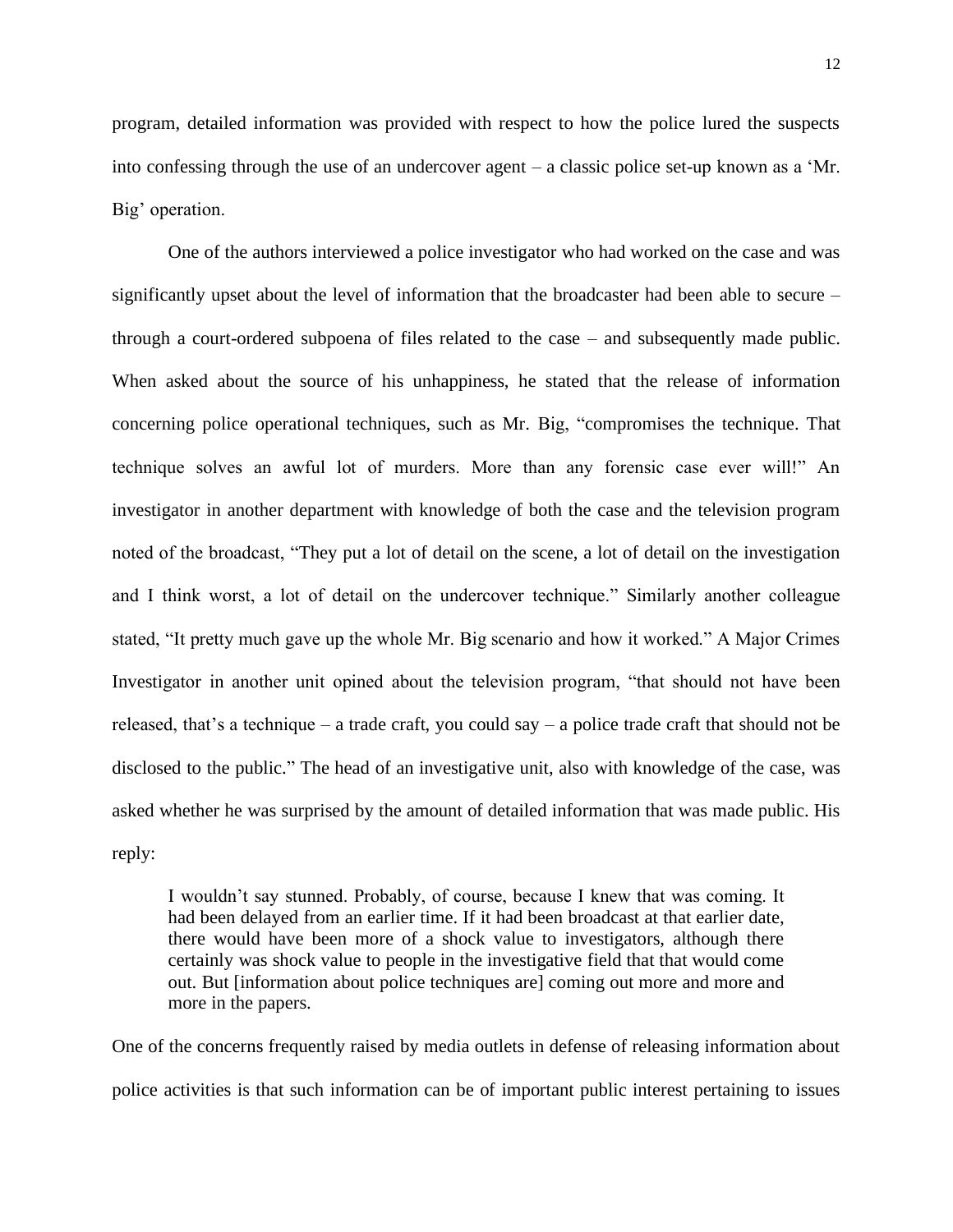of civilian oversight. An experienced police investigator was asked whether there was a public interest component that would justify release of details concerning the police use of this technique. His response: "No, I don't think so." In subsequent interviews with police members of both this same organization and others – all of whom had at least passing knowledge of the case, the technique and the television broadcast – this view was widely shared.

# **Trying to Control the Message**

In each of the interviews conducted, respondents were asked about the extent to which they or their organization attempt to control the message that is portrayed by the media, about both specific cases and policing more generally. Given that most individuals interviewed felt police had generally lost control over how they are portrayed in mass media, it is of little surprise that the majority of respondents were of the view that it is important to control information presented to the general public and that their organization could do more to alter misconceptions fueled by media stories.

In relation to what their organizations currently do to control the flow of information, several interviewees identified prepared media releases as being the way in which the police are able to exercise the greatest control. Media releases permit extensive control in at least two ways: first, the police are able to carefully select and edit the words and details included, and; second, individual officers in an investigation do not have to immediately respond to media questions probing for more information.

Another primary means by which police organizations seek to control media accounts of their work is through the use of designated media relations officers (MROs), who prepare press releases, field media calls and represent the police organization at press conferences and media events. The use of MROs thus serves to take pressure off investigators. As a Major Crimes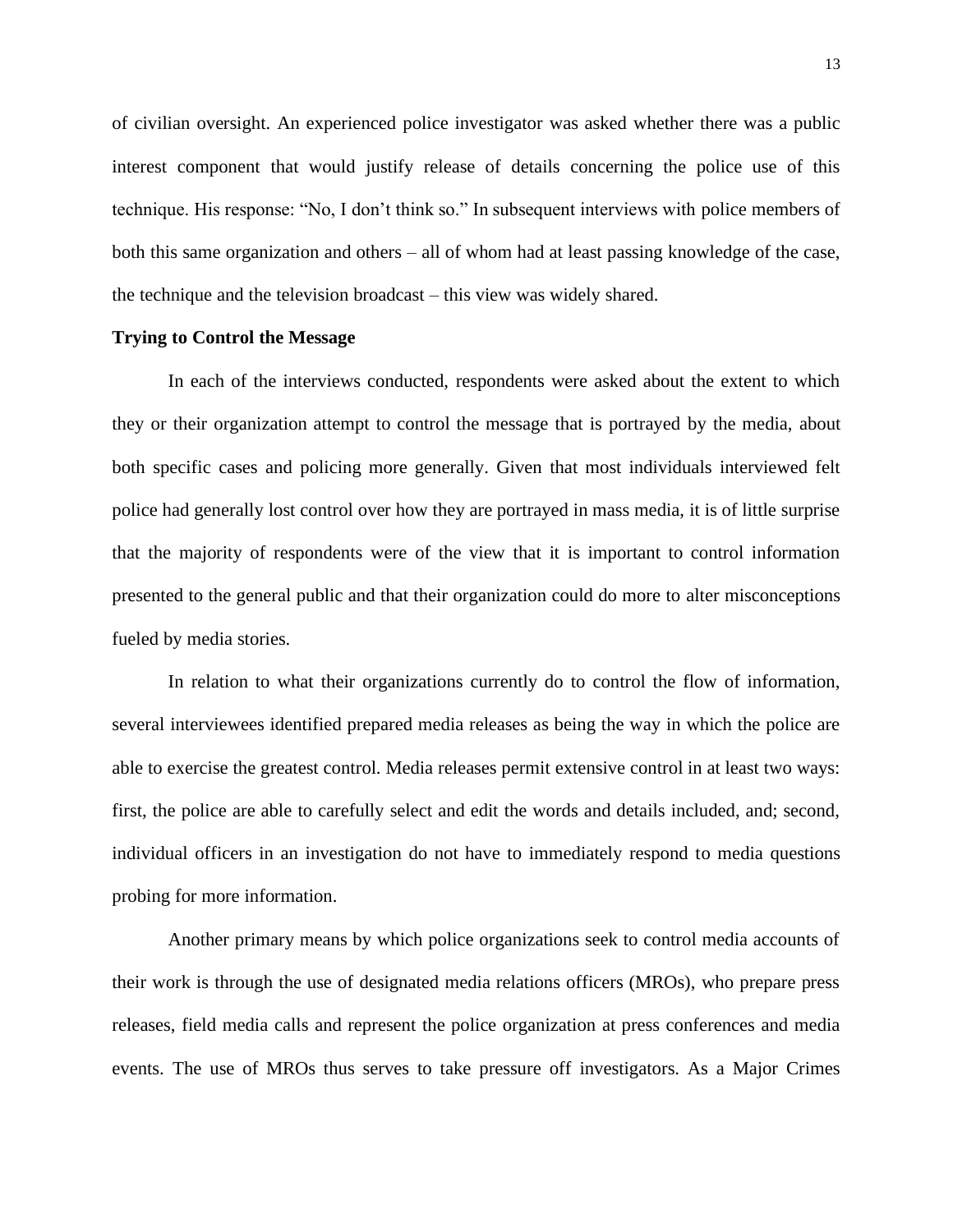Investigator explained, referring requests to the MRO serves the dual purpose of having specially trained representatives relaying the police message and interacting with the media, but it also helps to relieve investigators of what are often viewed as unwanted distractions. Similarly, the Property Crimes Investigator exclaimed that by referring requests to the MRO, "I get to wash my hands of it pretty quick." However, some problems do arise from an extensive reliance on MROs. For example, if important messages need to be made public, a Major Crimes Investigator noted that a lack of resources in the Media Relations department "often delays the message getting out because there's only one or two people doing that."

Despite some recognized limitations, most interviewees felt that the benefits of having a dedicated MRO far outweigh the pitfalls. Several officers stated they believe that when a small group of officers have regular contact with the media, the police are better able to present their message and effectively control what is revealed to the public. Importantly, MROs are able to learn who can be trusted, and who within the media they must handle with caution. One Homicide Investigator was herself a former media relations officer. In discussing MRO work, she explained, "you could filter and protect what would get out. They could still misquote me and take it where they wanted to take it anyway, but you could learn which [members of the] media you could talk to and which [members of the] media you would get along with." If she was misquoted too often, information would no longer be provided to that journalist. In this sense, the orthodox view of the relationship – wherein the police occupy the more dominant position vis-à-vis the media – may hold.

### **The need to rethink media strategy**

While recognizing the importance of attempting to control both the release of information and the representation of the police agency and its workers, the majority of those interviewed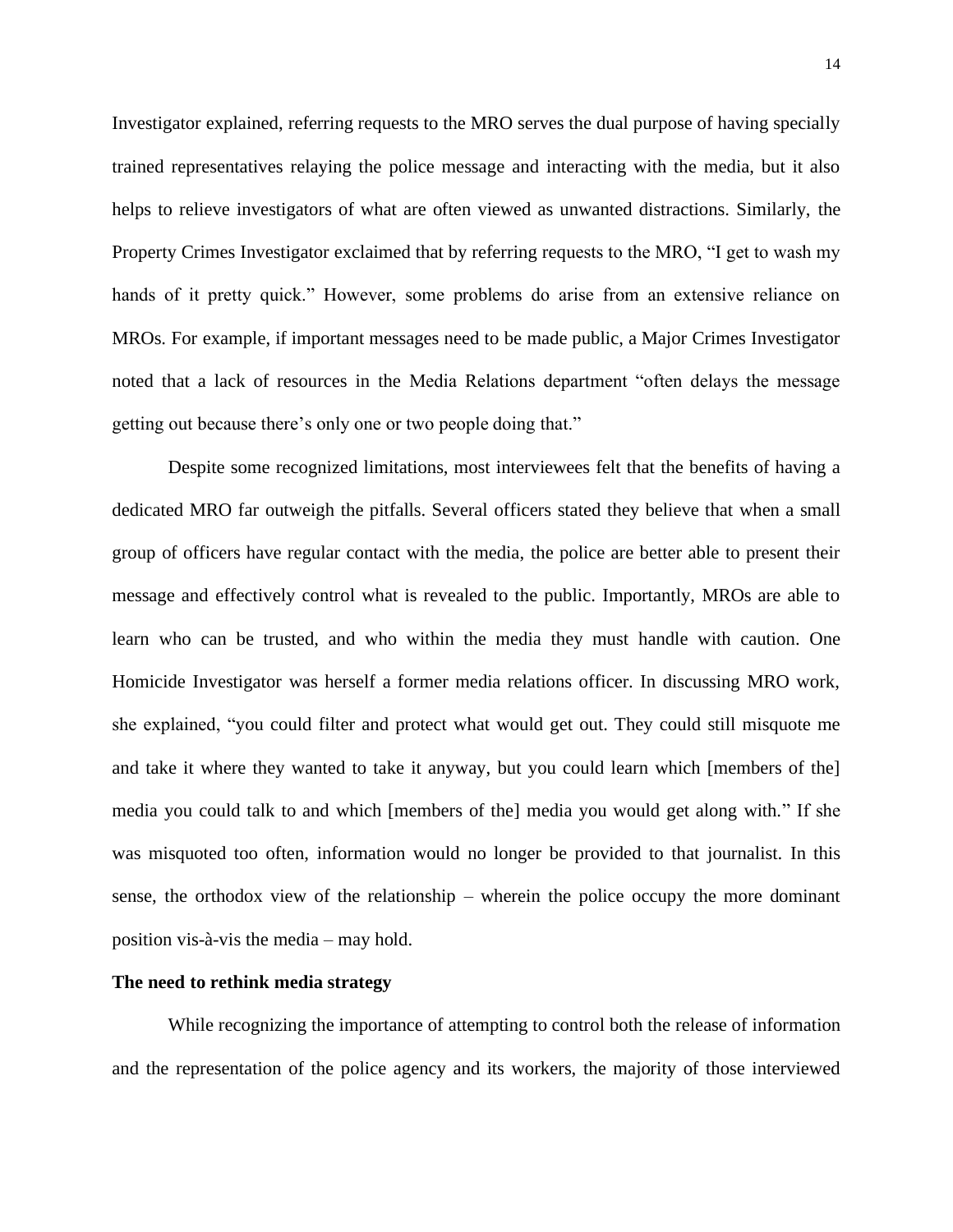were also cognizant of the fact that trying to control the message too much can have negative consequences, as it pushes media outlets into seeking other sources in order to develop their stories. Further, failing to provide information to the public in a timely fashion can raise suspicions about police actions. For example, a Homicide Investigator argued that providing detailed accounts of an investigation to the public immediately may assist in removing some suspicion of police actions, especially in relation to incidents wherein a member of the public is injured. Referencing a high-profile case in which a suspect was killed while in police custody, a Major Crimes Investigator concurred:

It is extremely frustrating for police. We all wanted our media liaison people to get on the air and put the other side of the shoe forwards. I certainly wished there was more proactive work done by our side to explain the investigation ... I think we want to control the message a bit too much. It may be helpful for the public if they heard from the grassroots member without rehearsing or anything like that.

Indeed, controlling the message too much or withholding too much information may raise curiosity or suspicion among members of the public. Several respondents recognized that this often leads members of the public to wonder what the police are hiding. This point was clearly articulated by a Property Crimes Investigator, who commented, "We always say 'no comment' or 'we can't say anything about that right now because we're still investigating', et cetera … When we say stuff like that the public automatically jumps on, and the media immediately jumps on, 'what are they hiding'?"

Not only does offering 'no comment' raise suspicion, but it also forces the media to use alternative sources to gather their information. For investigators, this can be especially problematic and may lead to the levels of misinformation that they perceive to exist in the news media. To prevent such things from happening, a Major Crimes Investigator explained that media relations courses currently being offered through his organization teach officers not to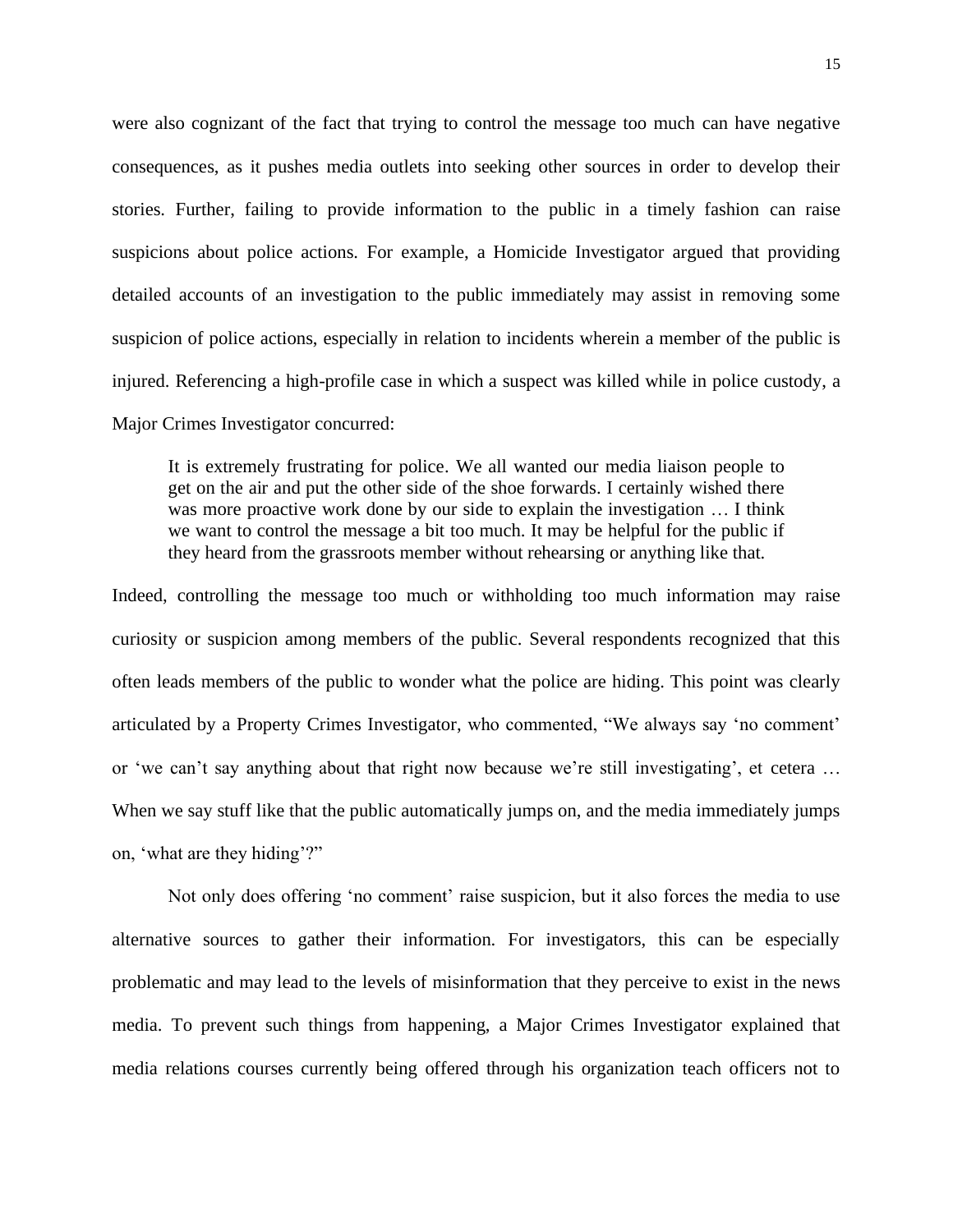give too much information to the media, but also not to "shut down" reporters altogether. Offering too little information, he suggested, leads the media to contact members of the public – including neighbours and family members of the victim or the accused – in order to develop their stories, with the potential that an investigation might be harmed, as witnesses are potentially compromised.

In response to perceived problems with the media representation of policing, police officers, and various policing techniques, the majority of interviewees indicated a need for police agencies to work more effectively and cooperatively with media outlets in order to frame policing messages in more positive ways. One of the most frequently identified methods for doing so was to use news outlets as a tool to better educate the public on the police mandate and role. For example, a Homicide Investigator noted that

one of the things that we've undertaken here is to start educating the public within these [media] releases about what we can and cannot do. That we don't make the laws; that the case law is driven by the courts and we have to abide by those. That we don't lay the charges; we build the case and put it forward, but we don't lay the charges.

Alongside press releases, taking more time to talk to those reporters covering investigations, in order to explain necessary processes, was thought to be a beneficial approach. A Sex Crimes Investigator explained, for instance, that people are often quite receptive when he explains the differences between media representations of his work and the realities of policing to them. A Homicide Investigator clearly articulates this vision when he said, "I would just like to raise the bar in terms of how we provide information to the media, the public, and how the media reports it. So much of it just looks like we're just trying to protect ourselves from criticism rather than genuinely educating people." This view was shared by other police officers, who similarly thought that the most effective method of educating the media, and thus the public, was to be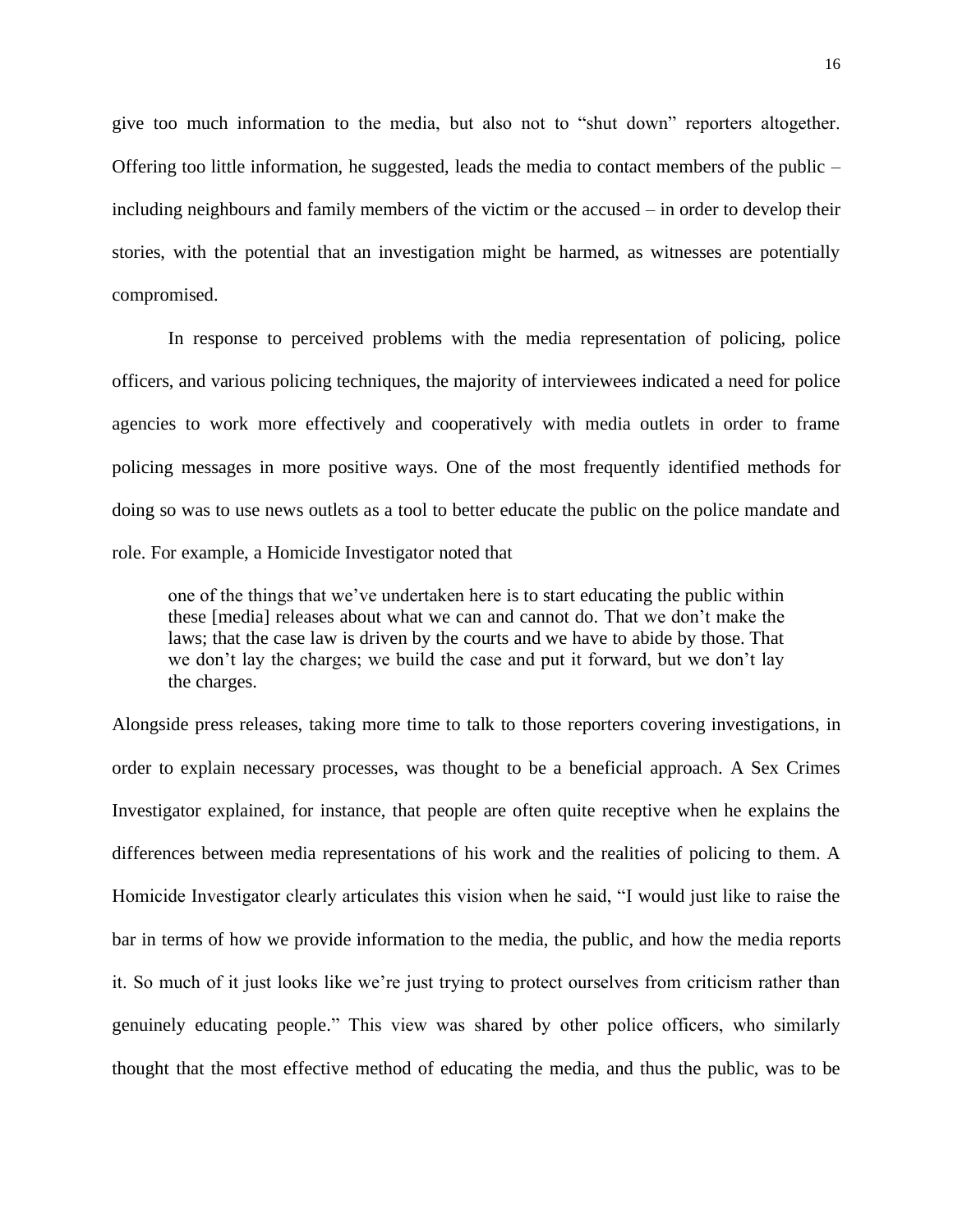both more forthright and forthcoming. For example, a Property Crimes Investigator advocated for greater transparency as follows: "Rather than saying 'no comment', give a little of the obvious about it. And that's all people need, a little bit of the obvious. For us to say, 'This is where we're at, this is what we're doing, and this is what we hope to do,' and I think we could do a better job at that." He went on to propose that seeking outside help, from retired members of the media, for example, in training officers in media relations may be a valuable and necessary step in articulating their message more effectively.

Several investigators interviewed explained that working harder to develop collaborative relations with the media would be especially useful in helping the police regain a measure of the control they felt they had lost. A Major Crimes investigator developed this idea further by explaining that "instead of the two factions (the police and the media) going, 'What are they going to say, what are they going to do', we [need to] develop more of a relationship, a business relationship with the media." He felt that developing these relationships may increase trust and may result in the media presenting fewer stories based on speculation since the journalist would know the subject of the story personally. Such a self-reinforcing and mutually beneficial relationship would not only allow the police to take some control back and alleviate some concerns over unethical reporting practices, but it would also provide members of the media with their much needed access to police officers and copy material.

#### **Concluding remarks**

To recall, the orthodox view of police-media relations suggests that the police occupy a dominant position in the relationship, while the media serves an important purpose by providing an element of civilian oversight (Crandon 1990; Chermack 1994). In contrast to the orthodox view, however, some have suggested that a minimal level of cooperation with the media has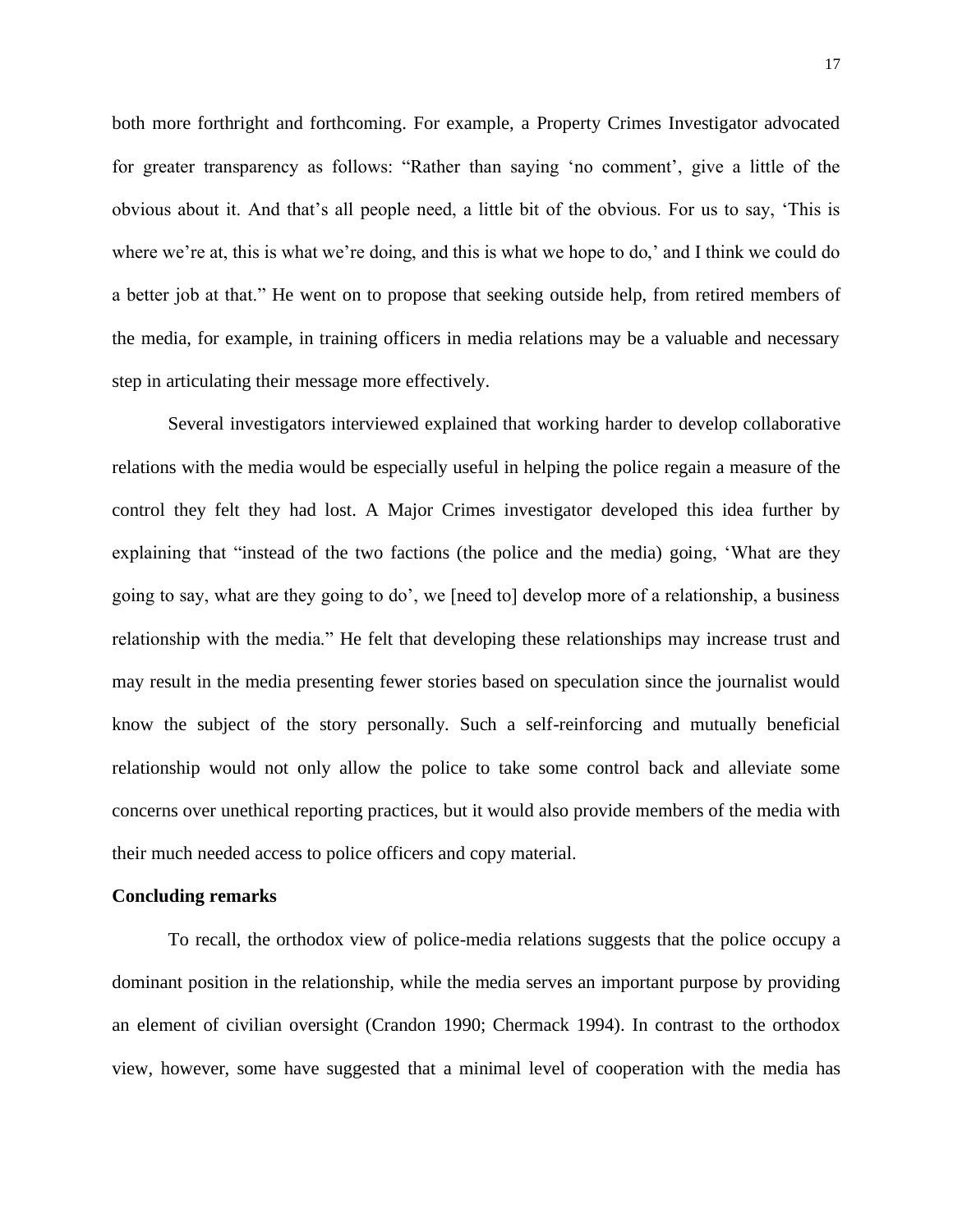become an important component of police work (Ericson et al. 1989) and a growing body of literature argues that a complete reappraisal of the orthodox view is necessary (Innes 2003; Mawby 1999). According to this latter perspective, increasingly complex relations between the police and the media have qualitatively altered the nature of the association and have made it ever more difficult for the police to control the media (Innes 2003; Mawby 1999).

Although the police may occupy a position of dominance on select occasions – such as when MROs discontinue cooperation with members of the media who frequently misquote them – our findings suggest that police officers interviewed perceive the media as occupying a more dominant position, and some feel that they have lost control over their representation in media stories. Given the rapid expansion of prime time crime markets and the exponential increase in the number of media outlets, there was also awareness among interviewees that it was imperative that they develop new strategies and tactics for more effectively dealing with the media. Consequently, there is an explicit desire among officers to work more cooperatively with the media in ways that may prove to be beneficial for the police, including using the media as a tool through which to educate the public on the police role, function and mandate. Such strategies must be developed with full awareness of the fact that the police must consider both the shortterm and long-term implications of making certain information public, thus there will always be a need to negotiate precariously between the public's right to know and operational requirements for secrecy.

Notwithstanding the aforementioned conclusions, three noteworthy limitations of this study must be addressed. First, interviews were conducted with officers from two major Canadian cities and several medium sized cities. It is possible – and perhaps likely – that these urban centres differ in meaningful ways from other regions. Certainly, the extent of the media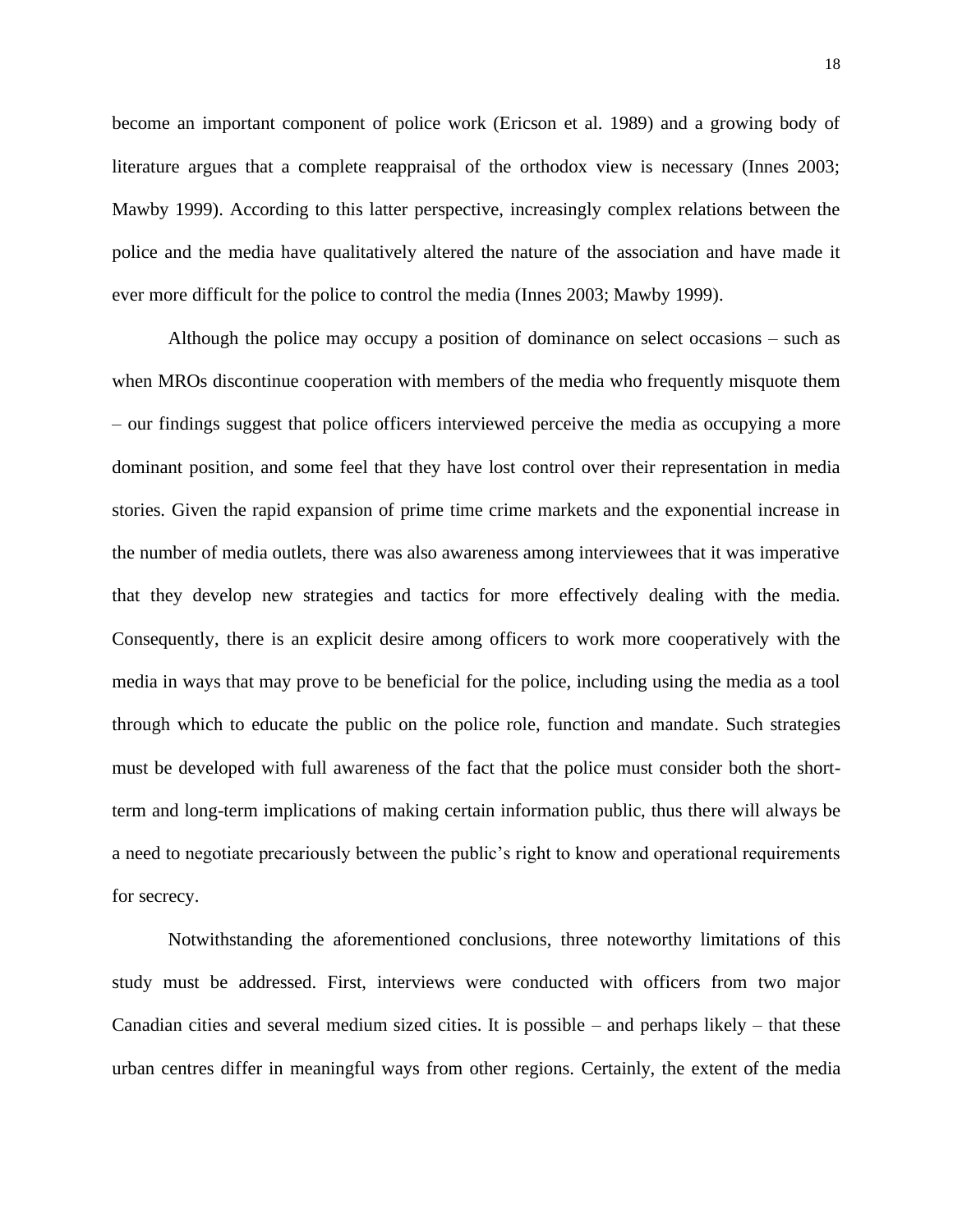presence in these cities differs markedly from that of smaller cities and towns in Canada and other countries. Second, most of those interviewed were senior ranking officers with several years of investigational experience. It is possible that experience is an important factor in structuring one's relationship with members of the media, as well as one's perceptions. Lastly, although one officer interviewed had previously served as a MRO we did not directly recruit MROs for this study. Given their more frequent contract with the media, it is possible that MROs perspectives may differ from those of detectives and other police investigators.

While the present paper offers an useful contribution to the literature in this field, there remains a continuing need for further research that focuses on the evolving nature of the relationship between the police and the media. Indeed, more diverse samples of policing agencies may provide unique comparative insights into the dynamics of the relationship in urban centres compared to more rural areas. Moreover, cross-national comparisons of the relationship may shed further insights. For example, we still now far too little about the extent to which the police-media relationship in Canada and the United States (which have comparable media outlets and policing structures) is similar to or differ from that in the United Kingdom, Australia and elsewhere. Lastly, a greater emphasis should be placed on understanding the media's perception on their relationship with the police, as much of the research to date provides one side of the story – that of the police. Members of the media may have a qualitatively different understanding of their interactions with the police.